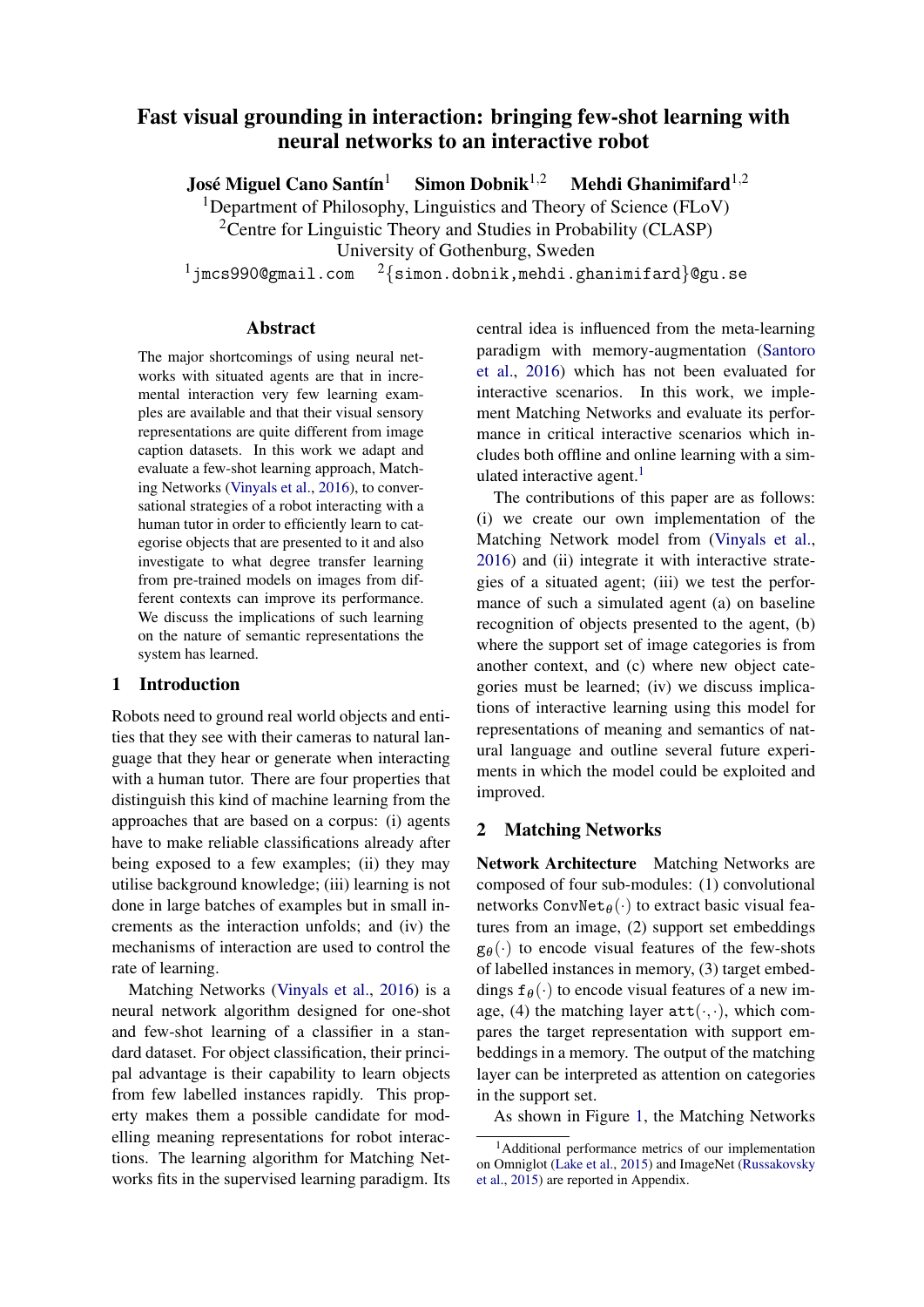<span id="page-1-0"></span>

Figure 1: A diagram demonstrating a one-shot learning task with five labelled categories. First, five labelled images of the support set (*S*) are embedded in memory. Then, an unlabelled target image (*t*) is also encoded. The matching layer computes the cosine similarity between the embeddings of *t* and the embeddings of categories in the support set and aggregates attention scores over the categories in the output.

compare an unlabelled target image (*t*) with the labelled images of a support set (*S*) to determine how similar *t* is to different categories in *S*. After encoding images of the support set *S* with ConvNet<sub> $\theta$ </sub>, the support set embedding module  $(g_{\theta})$  is responsible to implicitly learn the interdependency between the visual features and categories by creating an embedding space for images where their similarity must correspond to their shared category. After encoding the target image (*t*) with ConvNet $_{\theta}$ , the target embedding module  $(f_{\theta})$  is expected to learn the projection of convolutional visual features onto the embedding space of categories constructed by  $(g_{\theta})$ . After obtaining the output from the embedding functions, the matching layer computes the similarities between the target embedding and the support set embeddings as if it attends on the categories of similar images in the support set:

$$
\hat{y_t} = \sum_{i=1}^n \mathtt{att}(x_i, t) \cdot y_i
$$

where, the support set  $S = \{(x_i, y_i)\}_{i=1}^n$  consists of *n* instances of labelled images  $x_i$  and their one-shot encoded labels  $y_i$ .  $\hat{y}_t$  represents the predicted distribution of categories  $P(\cdot|t, S)$  of *t*, conditioned on given *S*.

Training Algorithm Notably, the labelled images in the support set are the augmented memory of the neural networks. The training objective is to minimise the error in categorisation by learning prototype representations of the images of each category in the support set. In principle, components of the model can be trained in an end-to-end fashion. With categorical cross entropy loss, in each supervised learning step, the predicted loglikelihood of the correct labels is back-propagated to all parameters of the modules:

$$
loss(y_t, \hat{y_t}) = -\log(y_t \cdot \hat{y_t})
$$

Implementation We have implemented a variation of Matching Networks in TensorFlow [\(Abadi](#page-6-3) [et al.,](#page-6-3) [2015\)](#page-6-3) with a small number of parameters. In our implementation, g and f are one-layer feed forward networks with ReLU activation and L2 normalisation, ConvNet is VGG16 [\(Simonyan](#page-7-1) [and Zisserman,](#page-7-1) [2014\)](#page-7-1) and the matching layer is the cosine similarity of two vectors with softmax normalisation with no trainable parameters.

ConvNet<sub>θ0</sub>(x) = VGG16<sub>θ0</sub>(x)  
\n
$$
g_{\{w_1,b_1\}}(x) = \frac{ReLU(w_1 \cdot x + b_1)}{||ReLU(w_1 \cdot x + b_1)||_2}
$$
\n
$$
f_{\{w_2,b_2\}}(x) = \frac{ReLU(w_2 \cdot x + b_2)}{||ReLU(w_2 \cdot x + b_2)||_2}
$$
\n
$$
att(x_i,t) = \frac{e^{(f(t) \cdot g(x_i))}}{\sum_{j=1}^n e^{(f(t) \cdot g(x_j))}}
$$

In the normalisation of f and g in att, their dot product is equivalent to their cosine similarity. The code of this implementation is openly available.<sup>[2](#page-0-0)</sup>

Differences with [\(Vinyals et al.,](#page-7-0) [2016\)](#page-7-0) Unlike [\(Vinyals et al.,](#page-7-0) [2016\)](#page-7-0), in the implementation of g and f we only process one image at a time instead of using bigger networks to process the support set in one go with BiLSTM (for g) and attLSTM (for f) [\(Vinyals et al.,](#page-7-0) [2016,](#page-7-0) p. 3). While the incentive behind using LSTMs [\(Hochreiter and Schmid](#page-6-4)[huber,](#page-6-4) [1997\)](#page-6-4) is their ability to encode dependencies between items, they also encode sequential dependencies which are not beneficial for sets of labelled images in *S*. This was why we do not use LSTMs, despite its promising results in [\(Vinyals](#page-7-0) [et al.,](#page-7-0) [2016\)](#page-7-0).

Our goal is to use the model in an interactive scenario where the support set grows incrementally. Since the implemented design requires retraining the parameters, smaller models are preferable. Therefore, we chose the simplest solution

<sup>2</sup>[https://github.com/jcanosan/](https://github.com/jcanosan/Interactive-robot-with-neural-networks)

[Interactive-robot-with-neural-networks](https://github.com/jcanosan/Interactive-robot-with-neural-networks)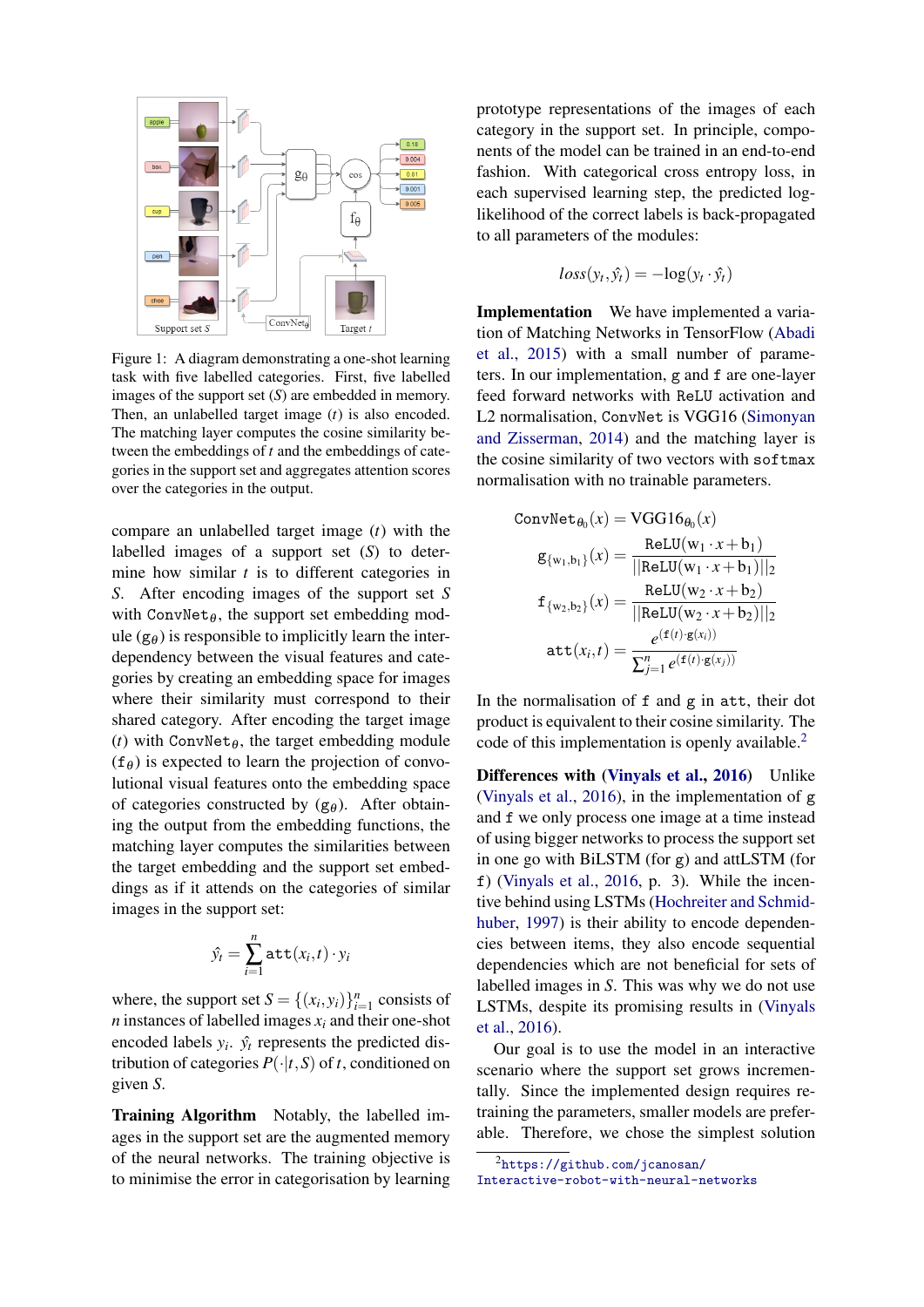that is sufficient to give reliable results. We simply concatenate the images in the support set vector to retrain the re-parameterised embeddings with a random order of categories.

Transfer of pre-trained visual features We aim to exploit the background knowledge that is transferred from off-the-shelf pre-trained object recognition models trained on images that humans took with their cameras in a variety of settings. VGG16 consist of stacks of convolutional layers with a small receptive field of  $3 \times 3$ , followed by max-pooling layers (see [Simonyan and Zisserman,](#page-7-1) [2014,](#page-7-1) p. 2). Instead of training the ConvNet layers, we use the output of the pre-trained model on the ImageNet dataset [\(Russakovsky et al.,](#page-6-2) [2015\)](#page-6-2) after the final convolution layer followed by global average pooling as a ConvNet module to extract the visual features. We then investigate domain adaptation measures such as fine-tuning on images and experiment with adding new images to the support set as described in Section [4.](#page-3-0)

We expect that photographic images taken by humans contain different distributions of objects, backgrounds and attention or focus on objects from those that our agent can capture with its camera. [Yosinski et al.](#page-7-2) [\(2014\)](#page-7-2) point out that the benefit of using pre-trained networks decreases when the task or the data employed in the pre-training stage is very different from the target task. However, they found that "features transferred from distant tasks are better than random weights" when initialising a task and transferred features help improve performance "even after substantial fine-tuning on a new task, which could be a generally useful technique for improving deep neural network perfor-mance" (see [Yosinski et al.,](#page-7-2) [2014,](#page-7-2) p. 8).

# <span id="page-2-0"></span>3 Interactive grounding of visual objects

Robotic systems have to learn constantly new knowledge about their dynamic environment, for example when they encounter new objects. One of the major differences between learning from datasets and learning interactively is that the system must be able to use the knowledge that it has learned very quickly, after seeing only a couple of examples. Therefore, in this respect few-shot learning is ideally suited for this domain. However, an interacting agent with a human tutor can exploit mechanisms of human interaction (*interaction strategies*) to learn faster, for example by being able to control how information is presented to

the human or by requesting new information that it is missing  $(Skočaj et al., 2010)$  $(Skočaj et al., 2010)$ .

Our situated agent setup is based on the KILLE framework [\(Dobnik and de Graaf,](#page-6-5) [2017\)](#page-6-5). It consists of a stationary Microsoft's Kinect v1 RGB-D sensor connected to an Ubuntu 16.04 system. The sensor is supported by the *Freenect* drivers<sup>[3](#page-0-0)</sup> integrated in the Robot Operating System (ROS) framework [\(Quigley et al.,](#page-6-6) [2009\)](#page-6-6). Our system could use any RGB camera supported by ROS. Its intended scenario of usage is grounding of (small) objects on a table top that a human tutor presents to it.

Several interaction strategies can be defined in this domain (Skočaj et al., [2009;](#page-7-4) [Dobnik and](#page-6-5) [de Graaf,](#page-6-5) [2017\)](#page-6-5). Because in this work we explore the integration of the few-shot learning architecture with a focus on data sparseness and its contextual dependence, we investigate two strategies to learn objects. Firstly, the human tutor can present the object to the agent and describe what it is (e.g. *This is an apple*). The image of the object is saved to the dataset. Then, depending on the number of examples that the system has seen of this object category, it either waits to see more examples (e.g. *Please, show me more examples of apple*), *learns a new category* (e.g. *I am learning apple*) if it has five images of this category, or *updates* its knowledge (e.g. *I am updating my systems on apple*) if it has seen more than five images.

The second interaction strategy allows the robot to understand and respond to questions about objects that are presented to it (e.g. *What is this?*). The robot first attempts to classify the object presented and includes the highest scoring label in its answer and the certainty of the guess based on the score of the label (e.g. *This is an apple*; *I think this is an apple*; *I am not sure. Is this an apple?*; *I don't know what is this. Please, tell me.*). The user can then provide feedback and affirm the guess or tell the system the correct label.

The application of the Matching Networks has two stages: training and prediction. When training, we build the support set *S* with a few (*k*) images of each labelled class (*n*). Then, we build a target set *t* from the images from *S* to train our model. Hence, we use *S* as both the support set and the target images in the training phase. When a user asks the system to identify an object, the same support set for training is used (*S*) but the

<sup>3</sup>https://openkinect.org/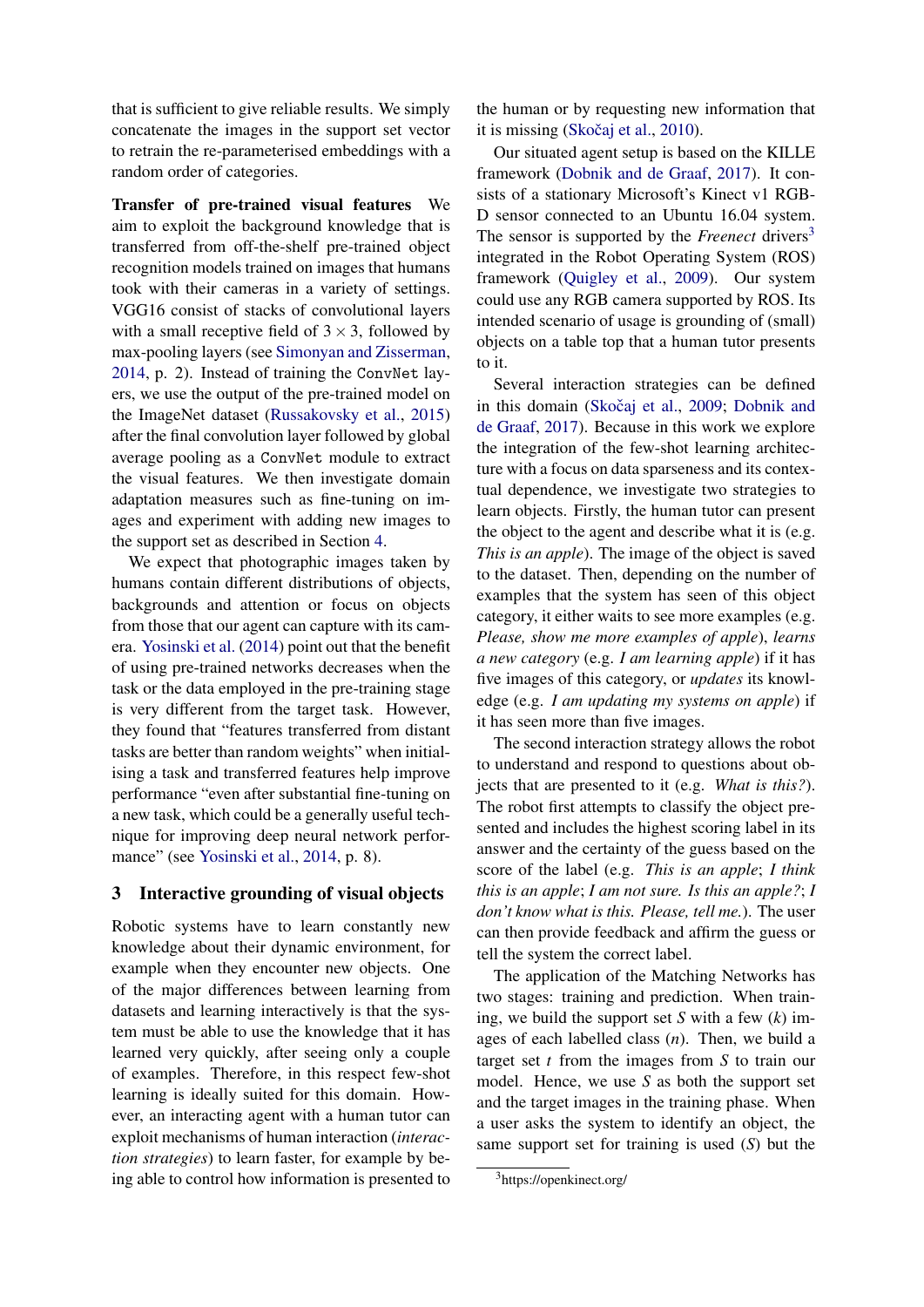target *t* is the new input taken with the camera. The target must belong to one of the categories of *S*.

The online training of the matching network is performed every time the robot needs to *learn a new category* or *update* its knowledge of one of the existing categories. To *learn a new category*, the system collects five images of this category and adds the images as a new category of objects to the support set *S* which now has an extra category. To *update* the knowledge of an existing category, the system includes in the support set *S* the new image taken by the camera and trains the model with the new *S*. This update of *S* is performed (i) when a user presents an object to the robot and (ii) when the robot incorporates feedback from the user after incorrectly classifying an object or after clarifying a category of an object that it was not sufficiently confident in.

With few images and categories the training is fast and the learning is reliable for our robot interaction. However, as *S* grows, so does the training time. As it is expected that the system would need to constantly learn new objects and categories, this issue will have to be addressed in the future. Having to wait for a long time for retraining the model every time we change the size of the support set is not so good from the perspective of user experience and scalability of the system. One strategy we could take is to implement an additional module of a short-term memory for the current objects and wait with the learning updates until when the robot is not interacting with a user and is resting.

In order to measure the success of learning under different conditions we automatised the testing procedure. To test each configuration with identical data, we created a Small Objects daTAset (SOTA), a collection of 400 images with equal distribution of images over 20 categories. $4$  Each image depicts a single small everyday object (such as *apple*, *pen* or *shoe*), which was placed in front of the robot's camera while interacting with our system in real time.

# <span id="page-3-0"></span>4 Matching networks in interaction

## <span id="page-3-2"></span>4.1 Baseline performance on SOTA

In this first (baseline) experiment we simulate the object recognition with the Matching Networks outside of the interactive scenario on the collected images of the SOTA dataset.

<span id="page-3-1"></span>

|              |          | 1-shot | 5-shot | 10-shot |
|--------------|----------|--------|--------|---------|
| 5<br>labels  | Accuracy | 66.0%  | 90.0%  | 94.0%   |
|              | Encoding | 1.12s  | 1.63s  | 2.15s   |
|              | Training | 1.43s  | 3.57s  | 7.27s   |
| 20<br>labels | Accuracy | 41.5%  | 71.0%  | 86.5%   |
|              | Encoding | 1.41s  | 1.93s  | 2.39s   |
|              | Training | 3.26   | 12.15s | 25.99s  |

Table 1: SOTA evaluation. The table shows the accuracy of the model evaluated on the same dataset and the time taken for encoding images and training.

The Matching Networks are trained as outlined in Section [3:](#page-2-0) we build a support set (*S*) with *n* categories or labels (5 or 20) and *k* images per label (1, 5 or 10-shot). During training, the images from *S* are also used as target images, making the number of training instances of  $k \times n$ . For instance, when training a model with 20 labels (*n*) and 5-shot (*k*), there are 100 training instances of target images. During evaluation, the images that we use as targets are the remaining 10 images per each category from SOTA that have not been used to train the model and so they are unknown to the system.

Results in Table [1](#page-3-1) show that the model performs much better as more images are added to each label. However, increasing the number of shots also increases the training time. Although 1-shot per category would be ideal in terms of time performance, the results indicate that we need more images per category to achieve good recognition performance. For balancing both training time and performance, five images per category seems to be the optimal setting.

In this experiment we have not applied any selection on the support dataset. That is, we have taken images from SOTA at random to build *S* with them (the selection is saved so we can reproduce the same *S*). Different selections of the support set might improve or worsen the performance of the system. The selection of the categories could be derived by another process modelling how humans categorise and discriminate objects in particular contexts.

#### 4.2 Support set from another context

We argued that it is very useful for a robot to be able to use knowledge from another context. The objective of the experiment is to investigate whether Matching Networks can be benefit from transfer learning on images taken in different contexts with different cameras by human observers,

<sup>&</sup>lt;sup>4</sup>The dataset is available in our GitHub repository.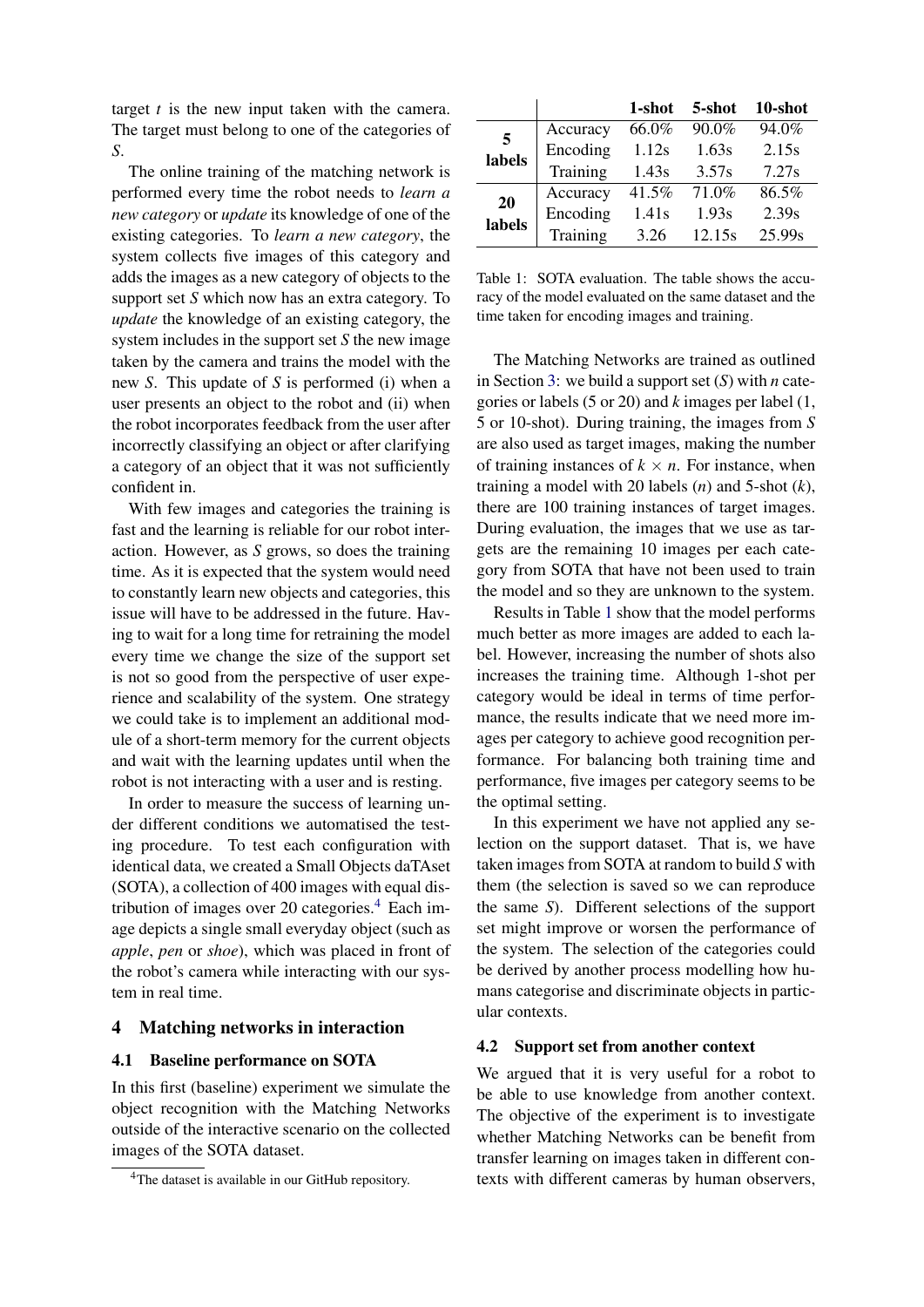<span id="page-4-0"></span>

|                 |        | 5 labels | 20 labels |
|-----------------|--------|----------|-----------|
| $S = SOTA$ -ext | 1-shot | $71.1\%$ | 39.4%     |
| $t = SOTA-ext$  | 5-shot | $91.1\%$ | $60.0\%$  |
| $S = SOTA$ -ext | 1-shot | 75.6%    | 53.3%     |
| $t = SOTA$      | 5-shot | 86.7%    | 73.9%     |

Table 2: Transferring knowledge from other domains. The table compares the accuracy of the model trained using the SOTA-external dataset as both a support and a target set and the model trained using SOTA-external as a support and the SOTA as a target.

which can be trained offline rather than in an example-by-example basis. We have created a collection of images from online datasets (ImageNet) and web search which we call SOTA-external. These images depict a single object, each pertaining to one of the 20 categories in SOTA. There are 100 images in total, 5 per label. Unfortunately, due to copyright issues, SOTA-external cannot be published.

We have devised two training strategies. In the *first scenario* we build a support set (*S*) with SOTA-external and use *S* as both support and target (*t*) for training. In the *second scenario* the *S* is again the SOTA-external, but the *t* are the images from SOTA. During evaluation of both, the *S* is always SOTA-external, which represents the knowledge that the robot already has; and the *t* are the images from the SOTA dataset, which represent the objects that our robot is trying to recognise. The objective behind the two scenarios is to test if it is sufficient to train our model using data from another context, or is it better to train the system wit target from our context and use external images as support.

As shown in Table [2,](#page-4-0) the performance on five categories is variable: it is better to use external target with 5-shot learning but SOTA target with 1-shot learning. This suggests that for external targets during training, more shots are required possibly because such targets are more variable. However, with more categories it is clear that using images from our robot context (SOTA) as *t* during training is better than using images from SOTAexternal. Despite the fact that there is a visible gap in performance, the system still performs acceptably when using only SOTA-external. Compared to the baseline in Table [1,](#page-3-1) SOTA-external with SOTA targets still improves the performance. Therefore, transferred learning from another context helps, possibly because external images intro-

duce more variation in visual features which allow better discrimination of objects. Hence, if there is a scenario with a new room in a house (e.g. kitchen), the robot could have pre-learned categories for common objects found there (e.g. plate, cup, etc.). Then, we can improve this knowledge with new images and labels from the robot camera. Collections of images from external resources may also be useful to learn new categories.

#### 4.3 New categories of objects

The objective of this experiment is to test how the system learns new categories that it encounters in its dynamic environment. How many images are needed for the robot to recognise a new category and what are the implications of this for modelling the interaction strategies of the robot. We simulate the learning process of each label from SOTA by building a support set *S* which contains 19 labels with five images each, which represent the categories that the robot already knows, plus the remaining label in SOTA which represents the newly learned category. We incrementally increase the number of images in this category from 1 to 5 which gives us five models: 1-shot to 5-shot. The images in *S* are also used as targets for training. In the evaluation phase we take the same *S* and measure the recognition accuracy of the newly learned category by using the remaining 15 images of the same label in SOTA as target images.

The results are shown in Figure [2.](#page-5-0) We can see that four to five images are necessary for most of the labels. Some labels are clearly easier to learn than others. For instance, *bottle*, *box*, *clothespin* and *marker* do not reach more than 40% accuracy, while *apple*, *book* and *stuffed toy* do not need more than three images to achieve 80% accuracy. The plot also shows some irregular fluctuations in accuracy when adding new images to some labels. For instance, the accuracy of *boot* achieves 73.3% in 3-shot, but then drops again to 46.7%. It appears that some images confuse the model, for instance images with different objects or depicting an object from an unusual perspective. The irregularities could be due to the object background.

#### 5 Discussion and conclusions

We have explored how a neural network algorithm for one-shot learning, Matching Networks [\(Vinyals et al.,](#page-7-0) [2016\)](#page-7-0), can be used in an interactive scenario between a robot agent and a human tu-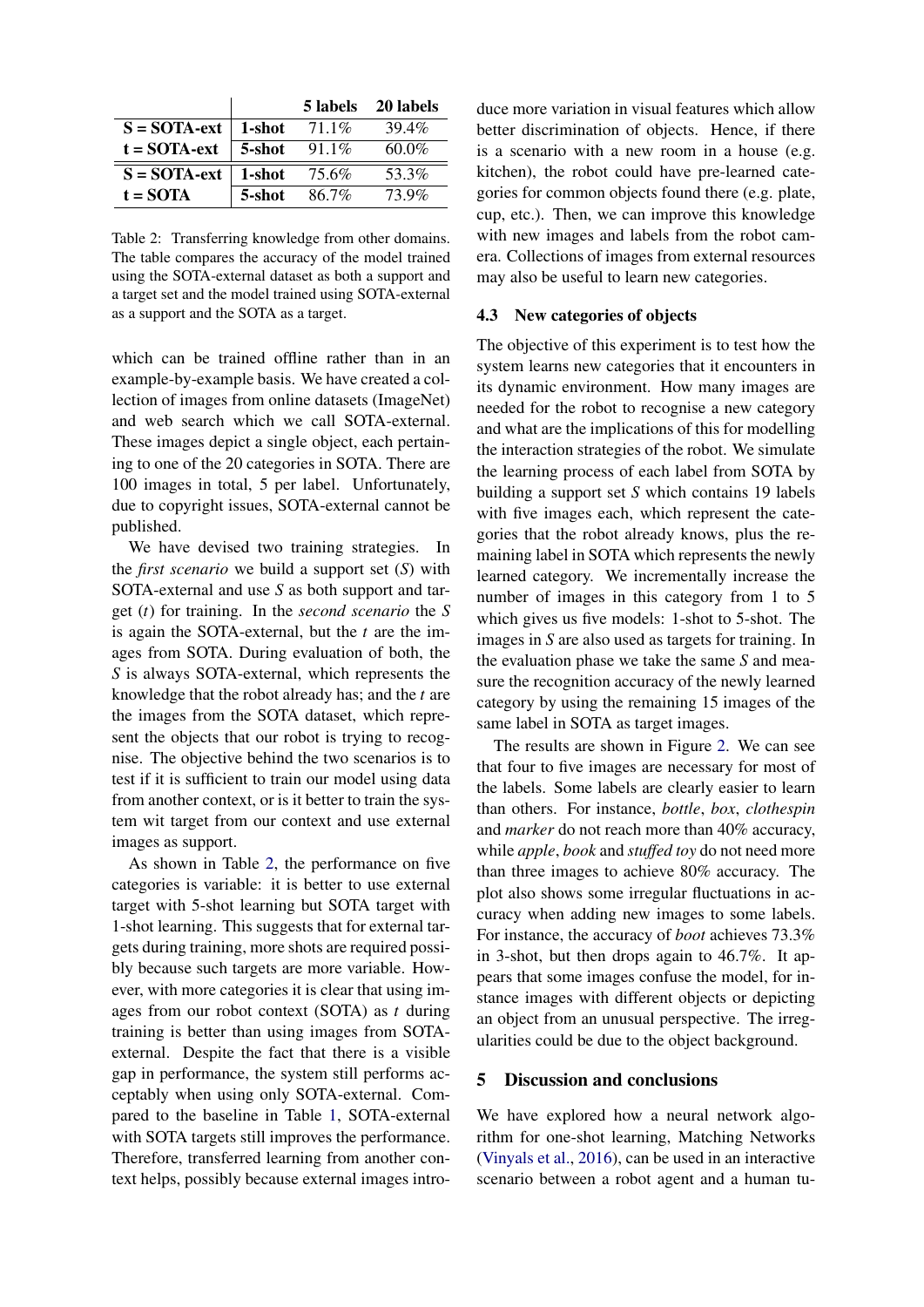<span id="page-5-0"></span>

Figure 2: Results on learning new labels. The k-shot learned label is specified under the x axis and each of the bars represent the accuracy of the classification from 1-shot (left) to 5-shot (right).

tor. Our evaluation demonstrates that fast learning with neural networks is possible for this task and it is effective with a few categories.

The Matching Networks do not learn how to directly ground words describing objects in visual features [\(Roy,](#page-6-7) [2002;](#page-6-7) [Dobnik,](#page-6-8) [2009\)](#page-6-8). Instead, it relies on a small support set, contextually introduced objects that it stores, and then learns how to discriminate their categories from one another. This is a particularly appropriate meaning representation for situated agents: (i) the system is able to express gradient beliefs: the outputs of the network are probabilities of the target belonging to each category; (ii) contextual priming information can be integrated by controlling the categories of objects in the support set which demonstrates a potential for modelling top-down attention of an agent [\(Lavie et al.,](#page-6-9) [2004;](#page-6-9) [Dobnik and Kelleher,](#page-6-10) [2016\)](#page-6-10); (iii) it models the Saussurean notion of lexical meaning, namely that language is a system of differences without positive terms [\(Saussure et al.,](#page-7-5) [1983\)](#page-7-5); (iv) as a result the system is very robust and discrimination of categories can already be achieved with a small number of examples.

The system could be extended in several ways, which will be the focus of our future work. First, additional experiments will involve a more distant type of knowledge transfer, to offline pre-train the Matching Networks also on datasets of images with large number of categories and then fine-tune the pre-trained model in the local domain. Another extension is to have a process in place to control the size of the support set over time and transfer the matching knowledge to the memory as required. The update procedure that trains the model from scratch every time affects the user experience negatively, especially when the support set becomes large. Additional procedures could be added to deal with this issue: (1) a training process scheduled when the user is not interacting; (2) a training process of a new model during the interaction when this is still using the older model; (3) implementing methods in the framework of Continual Learning to prevent catastrophic forgetting when updating our models [\(Greco et al.,](#page-6-11) [2019;](#page-6-11) [Hayes et al.,](#page-6-12) [2019\)](#page-6-12). We will also investigate the influence of using different support sets in terms of variation of objects within a category, variation of objects sampled from different views and selection of object categories as referred to in the current conversation. New interactive strategies with the robot will be investigated and implemented as a way to make the interactive learning of our framework more efficient, for example to *unlearn* efficiently incorrectly learned labels (Skočaj et al., [2009;](#page-7-4) [Dobnik and de Graaf,](#page-6-5) [2017\)](#page-6-5).

As another direction of future work, we noted that a uniform image background in our experiments negatively influences both performance and scalability. This could be countered by automatic localisation and segmentation of relevant regions of images either with bounding boxes around objects [\(Girshick et al.,](#page-6-13) [2013;](#page-6-13) [Anderson et al.,](#page-6-14) [2018\)](#page-6-14) or using soft-attention over regions of the image [\(Xu et al.,](#page-7-6) [2015;](#page-7-6) [Lu et al.,](#page-6-15) [2016\)](#page-6-15) to remove the background of the objects.

Finally, further studies of this framework should go beyond learning of visual grounding of objects. One direction of our future work is to learn grounding of relations including spatial relations with few-shot learning and matching knowledge. Another direction is to consider linguistic and distributional knowledge that could be transferred from cross-modal resources [\(Lazari](#page-6-16)[dou et al.,](#page-6-16) [2014\)](#page-6-16) as an external matching knowledge.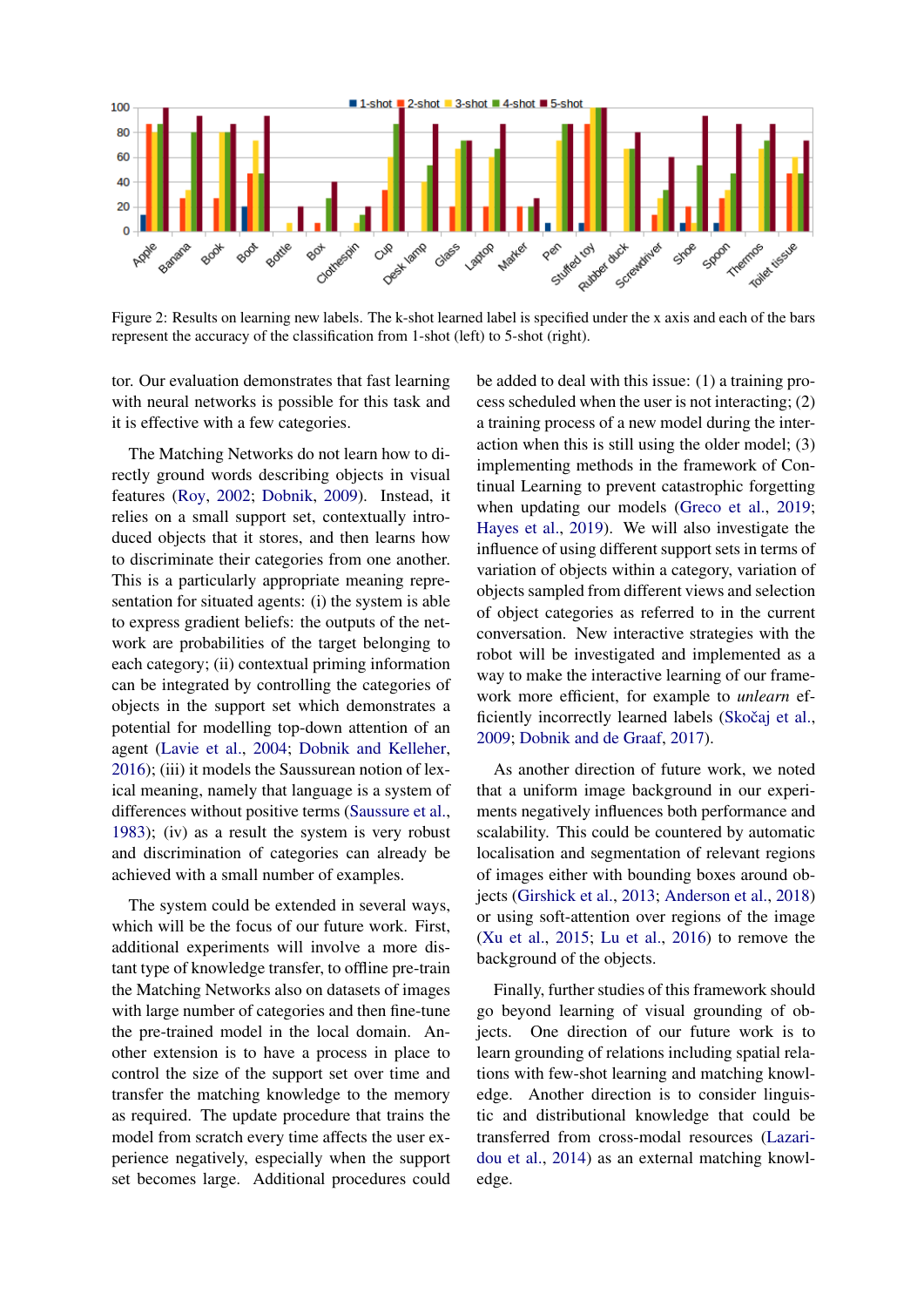#### Acknowledgements

We are grateful to the anonymous reviewers for their helpful comments on our earlier draft. The research of Dobnik and Ghanimifard reported in this paper was supported by a grant from the Swedish Research Council (VR project 2014- 39) for the establishment of the Centre for Linguistic Theory and Studies in Probability (CLASP) at the University of Gothenburg.

#### References

- <span id="page-6-3"></span>Martín Abadi, Ashish Agarwal, Paul Barham, Eugene Brevdo, Zhifeng Chen, Craig Citro, Greg S. Corrado, Andy Davis, Jeffrey Dean, Matthieu Devin, Sanjay Ghemawat, Ian Goodfellow, Andrew Harp, Geoffrey Irving, Michael Isard, Yangqing Jia, Rafal Jozefowicz, Lukasz Kaiser, Manjunath Kudlur, Josh Levenberg, Dandelion Mané, Rajat Monga, Sherry Moore, Derek Murray, Chris Olah, Mike Schuster, Jonathon Shlens, Benoit Steiner, Ilya Sutskever, Kunal Talwar, Paul Tucker, Vincent Vanhoucke, Vijay Vasudevan, Fernanda Viegas, Oriol Vinyals, ´ Pete Warden, Martin Wattenberg, Martin Wicke, Yuan Yu, and Xiaoqiang Zheng. 2015. [TensorFlow:](https://www.tensorflow.org/) [Large-scale machine learning on heterogeneous sys](https://www.tensorflow.org/)[tems.](https://www.tensorflow.org/) Software available from tensorflow.org.
- <span id="page-6-14"></span>Peter Anderson, Xiaodong He, Chris Buehler, Damien Teney, Mark Johnson, Stephen Gould, and Lei Zhang. 2018. Bottom-up and top-down attention for image captioning and visual question answering. In *Proceedings of the IEEE conference on computer vision and pattern recognition*, pages 6077–6086.
- <span id="page-6-8"></span>Simon Dobnik. 2009. *[Teaching mobile robots to use](https://ora.ox.ac.uk/objects/uuid:d3e8d606-212b-4a8e-ba9b-9c59cfd3f485) [spatial words](https://ora.ox.ac.uk/objects/uuid:d3e8d606-212b-4a8e-ba9b-9c59cfd3f485)*. Ph.D. thesis, University of Oxford: Faculty of Linguistics, Philology and Phonetics and The Queen's College, Oxford, United Kingdom.
- <span id="page-6-5"></span>Simon Dobnik and Erik de Graaf. 2017. [Kille: a](http://www.aclweb.org/anthology/W17-0219) [framework for situated agents for learning language](http://www.aclweb.org/anthology/W17-0219) [through interaction.](http://www.aclweb.org/anthology/W17-0219) In *Proceedings of the 21st Nordic Conference on Computational Linguistics*, pages 162–171, Gothenburg, Sweden. Association for Computational Linguistics.
- <span id="page-6-10"></span>Simon Dobnik and John D. Kelleher. 2016. [A model](http://semdial.org/anthology/papers/Z/Z16/Z16-3007/) [for attention-driven judgements in Type Theory with](http://semdial.org/anthology/papers/Z/Z16/Z16-3007/) [Records.](http://semdial.org/anthology/papers/Z/Z16/Z16-3007/) In *JerSem: The 20th Workshop on the Semantics and Pragmatics of Dialogue*, volume 20, pages 25–34, New Brunswick, NJ USA.
- <span id="page-6-13"></span>Ross B. Girshick, Jeff Donahue, Trevor Darrell, and Jitendra Malik. 2013. [Rich feature hierarchies for ac](http://arxiv.org/abs/1311.2524)[curate object detection and semantic segmentation.](http://arxiv.org/abs/1311.2524) *arXiv*, arXiv:1910.02509 [cs.LG].
- <span id="page-6-11"></span>Claudio Greco, Barbara Plank, Raquel Fernández, and Raffaella Bernardi. 2019. [Psycholinguistics meets](https://doi.org/10.18653/v1/P19-1350) [continual learning: Measuring catastrophic forget](https://doi.org/10.18653/v1/P19-1350)[ting in visual question answering.](https://doi.org/10.18653/v1/P19-1350) In *Proceedings of*

*the 57th Annual Meeting of the Association for Computational Linguistics*, pages 3601–3605, Florence, Italy. Association for Computational Linguistics.

- <span id="page-6-12"></span>Tyler L. Hayes, Kushal Kafle, Robik Shrestha, Manoj Acharya, and Christopher Kanan. 2019. [REMIND](http://arxiv.org/abs/1910.02509) [your neural network to prevent catastrophic forget](http://arxiv.org/abs/1910.02509)[ting.](http://arxiv.org/abs/1910.02509) *arXiv*, arXiv:1910.02509 [cs.LG].
- <span id="page-6-4"></span>Sepp Hochreiter and Jürgen Schmidhuber. 1997. Long short-term memory. *Neural computation*, 9(8):1735–1780.
- <span id="page-6-1"></span>Brenden M. Lake, Ruslan Salakhutdinov, and Joshua B. Tenenbaum. 2015. [Human-level concept](https://doi.org/10.1126/science.aab3050) [learning through probabilistic program induction.](https://doi.org/10.1126/science.aab3050) *Science*, 350(6266):1332–1338.
- <span id="page-6-9"></span>Nilli Lavie, Aleksandra Hirst, Jan W de Fockert, and Essi Viding. 2004. [Load theory of selective atten](https://doi.org/10.1037/0096-3445.133.3.339)[tion and cognitive control.](https://doi.org/10.1037/0096-3445.133.3.339) *Journal of Experimental Psychology: General*, 133(3):339–354.
- <span id="page-6-16"></span>Angeliki Lazaridou, Elia Bruni, and Marco Baroni. 2014. [Is this a wampimuk? Cross-modal map](https://doi.org/10.3115/v1/P14-1132)[ping between distributional semantics and the visual](https://doi.org/10.3115/v1/P14-1132) [world.](https://doi.org/10.3115/v1/P14-1132) In *Proceedings of the 52nd Annual Meeting of the Association for Computational Linguistics (Volume 1: Long Papers)*, pages 1403–1414, Baltimore, Maryland. Association for Computational Linguistics.
- <span id="page-6-15"></span>Jiasen Lu, Caiming Xiong, Devi Parikh, and Richard Socher. 2016. [Knowing when to look: adaptive at](http://arxiv.org/abs/1612.01887)[tention via a visual sentinel for image captioning.](http://arxiv.org/abs/1612.01887) *arXiv*, arXiv:1612.01887 [cs.CV].
- <span id="page-6-6"></span>Morgan Quigley, Ken Conley, Brian P. Gerkey, Josh Faust, Tully Foote, Jeremy Leibs, Rob Wheeler, and Andrew Y. Ng. 2009. [ROS: an open-source](https://pdfs.semanticscholar.org/d45e/aee8b2e047306329e5dbfc954e6dd318ca1e.pdf) [robot operating system.](https://pdfs.semanticscholar.org/d45e/aee8b2e047306329e5dbfc954e6dd318ca1e.pdf) In *ICRA Workshop on Open Source Software*.
- <span id="page-6-17"></span>Sachin Ravi and Hugo Larochelle. 2017. [Optimiza](https://openreview.net/forum?id=rJY0-Kcll)[tion as a model for few-shot learning.](https://openreview.net/forum?id=rJY0-Kcll) In *5th International Conference on Learning Representations, ICLR 2017, Toulon, France, April 24-26, 2017, Conference Track Proceedings*.
- <span id="page-6-7"></span>Deb Roy. 2002. Learning visually-grounded words and syntax for a scene description task. *Computer speech and language*, 16(3):353–385.
- <span id="page-6-2"></span>Olga Russakovsky, Jia Deng, Hao Su, Jonathan Krause, Sanjeev Satheesh, Sean Ma, Zhiheng Huang, Andrej Karpathy, Aditya Khosla, Michael Bernstein, Alexander C. Berg, and Li Fei-Fei. 2015. [Ima](https://doi.org/10.1007/s11263-015-0816-y)[geNet Large Scale Visual Recognition Challenge.](https://doi.org/10.1007/s11263-015-0816-y) *International Journal of Computer Vision (IJCV)*, 115(3):211–252.
- <span id="page-6-0"></span>Adam Santoro, Sergey Bartunov, Matthew Botvinick, Daan Wierstra, and Timothy Lillicrap. 2016. [Meta](http://proceedings.mlr.press/v48/santoro16.html)[learning with memory-augmented neural networks.](http://proceedings.mlr.press/v48/santoro16.html)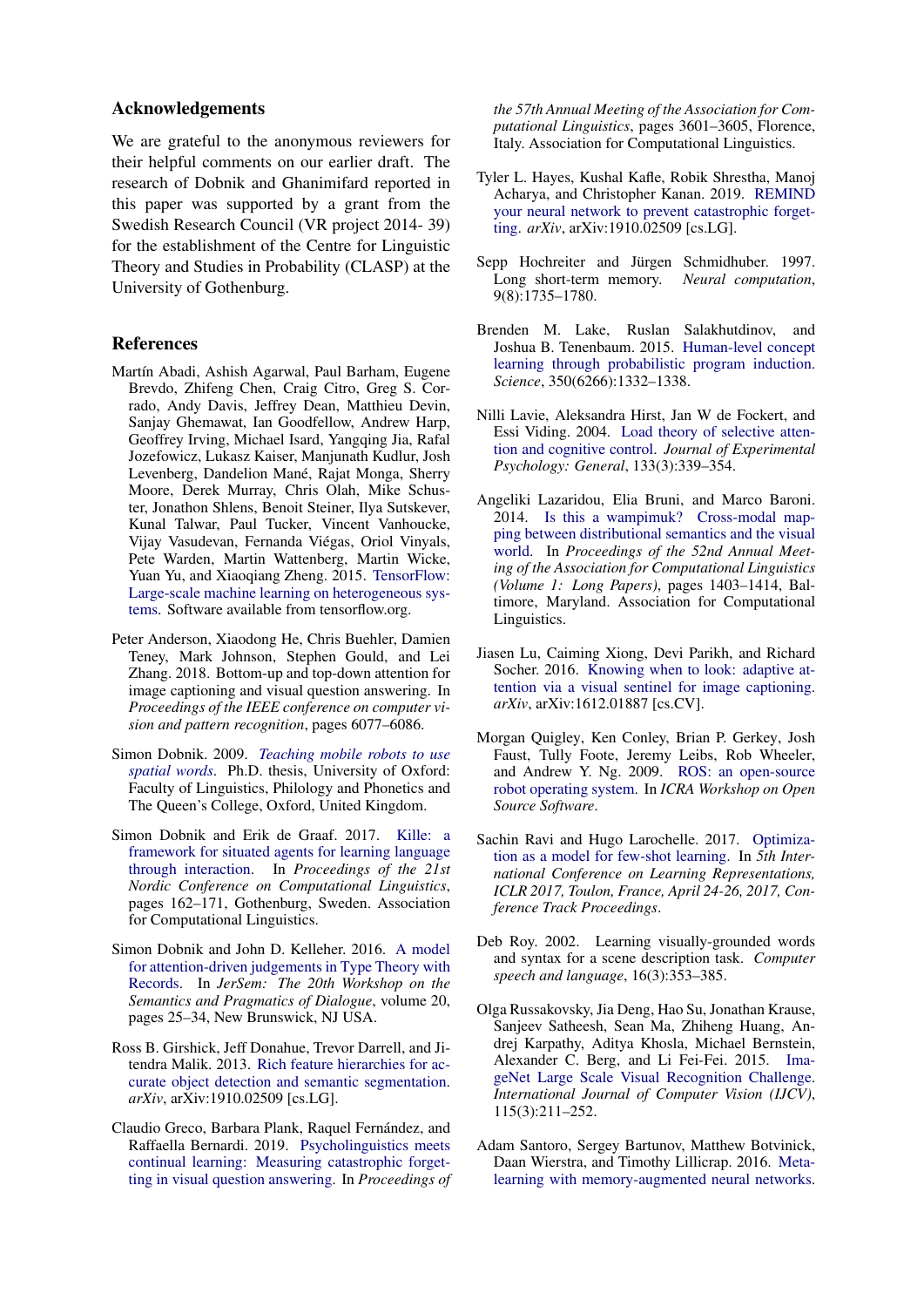In *Proceedings of The 33rd International Conference on Machine Learning*, volume 48 of *Proceedings of Machine Learning Research*, pages 1842– 1850, New York, New York, USA. PMLR.

- <span id="page-7-5"></span>Ferdinand de Saussure, Charles Bally, Albert Sechehaye, Albert Riedlinger, and Roy Harris. 1983. *Course in general linguistics*. Duckworth, London.
- <span id="page-7-1"></span>Karen Simonyan and Andrew Zisserman. 2014. [Very](http://arxiv.org/abs/1409.1556) [deep convolutional networks for large-scale image](http://arxiv.org/abs/1409.1556) [recognition.](http://arxiv.org/abs/1409.1556) *arXiv*, arXiv:1409.1556 [cs.CV].
- <span id="page-7-3"></span>Danijel Skočaj, Miroslav Janiček, Matej Kristan, Geert-Jan M. Kruijff, Aleš Leonardis, Pierre Lison, Alen Vrečko, and Michael Zillich. 2010. [A basic](http://www.ensta-paristech.fr/~tapus/RSS2010/RSS2010-WS-Proceedings.pdf) [cognitive system for interactive continuous learning](http://www.ensta-paristech.fr/~tapus/RSS2010/RSS2010-WS-Proceedings.pdf) [of visual concepts.](http://www.ensta-paristech.fr/~tapus/RSS2010/RSS2010-WS-Proceedings.pdf) In *ICRA 2010 workshop ICAIR - Interactive Communication for Autonomous Intelligent Robots*, pages 30–36, Anchorage, AK, USA.
- <span id="page-7-4"></span>Danijel Skočaj, Matej Kristan, and Aleš Leonardis. 2009. Formalization of different learning strategies in a continuous learning framework. In *Proceedings of the Ninth International Conference on Epigenetic Robotics; Modeling Cognitive Development in Robotic Systems*, pages 153–160. Lund University Cognitive Studies.
- <span id="page-7-0"></span>Oriol Vinyals, Charles Blundell, Timothy Lillicrap, Koray Kavukcuoglu, and Daan Wierstra. 2016. [Matching networks for one shot learning.](https://arxiv.org/abs/1606.04080) *arXiv*, arXiv:1606.04080 [cs.LG].
- <span id="page-7-6"></span>Kelvin Xu, Jimmy Ba, Ryan Kiros, Kyunghyun Cho, Aaron Courville, Ruslan Salakhudinov, Rich Zemel, and Yoshua Bengio. 2015. Show, attend and tell: Neural image caption generation with visual attention. In *International conference on machine learning*, pages 2048–2057.
- <span id="page-7-2"></span>Jason Yosinski, Jeff Clune, Yoshua Bengio, and Hod Lipson. 2014. [How transferable are features in deep](http://arxiv.org/abs/1411.1792) [neural networks?](http://arxiv.org/abs/1411.1792) *arXiv*, arXiv:1411.1792 [cs.LG].

## A Appendix

<span id="page-7-7"></span>

| <b>Matching Networks (ours)</b> |        |        |         |  |  |
|---------------------------------|--------|--------|---------|--|--|
| 5 labels                        | 1-shot | 5-shot | 10-shot |  |  |
| Accuracy                        | 96.0%  | 99.0%  | 99.0%   |  |  |
| Encoding                        | 0.94s  | 0.86s  | 0.98s   |  |  |
| Training                        | 1.40s  | 3.77s  | 6.76s   |  |  |
| 20 labels                       | 1-shot | 5-shot | 10-shot |  |  |
| Accuracy                        | 71.0%  | 93.0%  | 98.0%   |  |  |
| Encoding                        | 0.83s  | 0.81s  | 0.82s   |  |  |
| Training                        | 3.25   | 11.81s | 22.59s  |  |  |
| Vinyals et al. (2016)           |        |        |         |  |  |
| 5 labels                        | 1-shot | 5-shot | 10-shot |  |  |
| Accuracy                        | 98.1%  | 98.9%  |         |  |  |
| 20 labels                       | 1-shot | 5-shot | 10-shot |  |  |
| Accuracy                        | 93.8%  | 98.7%  |         |  |  |

Table 3: Validation of our Matching Networks on the Omniglot dataset in comparison to the figures cited in [\(Vinyals et al.,](#page-7-0) [2016,](#page-7-0) p. 5) for their model. Encoding is the number of seconds that took to encode the support set images with VGG16. Training is the number of seconds to train the Matching Networks.

<span id="page-7-8"></span>

| <b>Matching Networks (ours)</b> |        |        |         |  |  |
|---------------------------------|--------|--------|---------|--|--|
| 5 labels                        | 1-shot | 5-shot | 10-shot |  |  |
| Accuracy                        | 75.8%  | 89.8%  | 98.8%   |  |  |
| Encoding                        | 1.12s  | 1.63s  | 2.15s   |  |  |
| Training                        | 1.43s  | 3.57s  | 7.27s   |  |  |
| 20 labels                       | 1-shot | 5-shot | 10-shot |  |  |
| Accuracy                        | 52.5%  | 74.2%  | 82.6%   |  |  |
| Encoding                        | 1.41s  | 1.93s  | 2.39s   |  |  |
| Training                        | 3.26   | 12.15s | 25.99s  |  |  |
| Vinyals et al. (2016)           |        |        |         |  |  |
| 5 labels                        | 1-shot | 5-shot | 10-shot |  |  |
| Accuracy                        | 46.6%  | 60%    |         |  |  |

Table 4: Validation on miniImageNet. Encoding is the number of seconds that took to encode the support set images with VGG16. Training is the number of seconds to train the Matching Networks. Results are compared to the results cited in [\(Vinyals et al.,](#page-7-0) [2016,](#page-7-0) p. 7) for their model.

## A.1 System validation

Tables [3](#page-7-7) and [4](#page-7-8) show the results of validation of our Matching Networks and interactive strategies on the standard datasets and in comparison to the implementation in [\(Vinyals et al.,](#page-7-0) [2016\)](#page-7-0). To this end, we simulated the learning process as we do in Section [4.1](#page-3-2) but with two standard offline datasets.